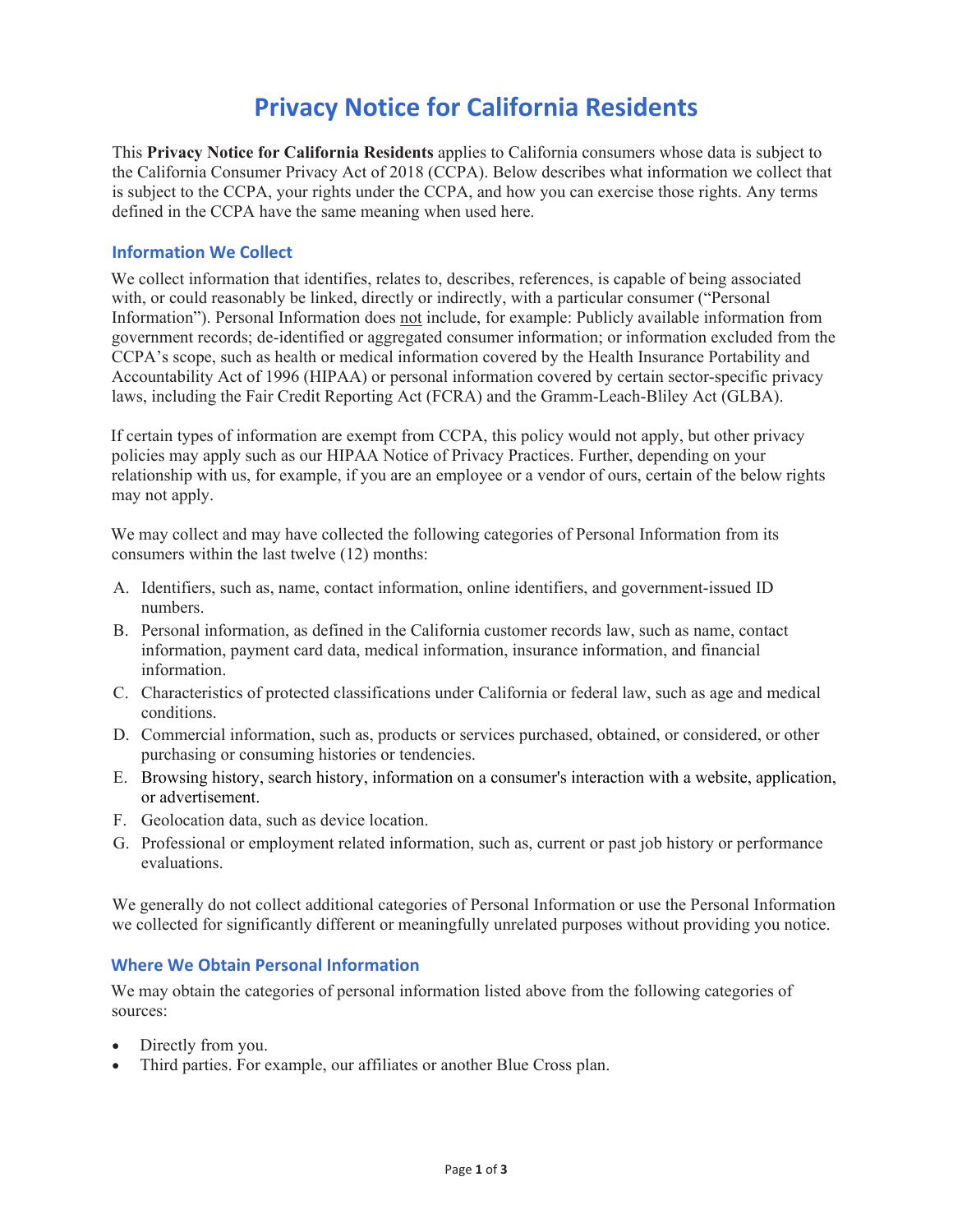# **Use and Sharing of Personal Information**

We may use, or disclose the personal information we collect for one or more of the following business purposes:

- To fulfill or meet the reason you provided the information.
- To provide you with information, products or services that you request from us.
- To provide you with email alerts, event registrations and other notices concerning our services, or news that may be of interest to you.
- To carry out our obligations and enforce our rights arising from any contracts entered into between you and us, including billing.
- To improve our website and present its contents to you.
- For testing, research, analysis, and product development.
- As necessary or appropriate to protect the rights, property, or safety of us and our employees, our clients or others.
- To respond to law enforcement requests and as required by applicable law, court order, or governmental regulations.
- As described to you when collecting your personal information or as otherwise set forth in the CCPA.
- In the event of M&A activity and transferred as a business asset.

We may disclose your personal information to a third party for a business purpose. When we disclose personal information for a business purpose, we enter a contract that describes the purpose and requires the recipient to both keep that personal information confidential and not use it for any purpose except performing the contract. In the preceding twelve (12) months, we may have disclosed the above listed categories for a business purpose. We do not sell Personal Information, and in the preceding twelve (12) months, we have not sold personal information. We may disclose deidentified patient information derived from patient information of California consumers that has been deidentified under HIPAA under either the methodology described in Section 164.514(b)(1) of Title 45 of the Code of Federal Regulations, commonly known as the HIPAA expert determination method or the method described in Section 164.514(b)(2) of Title 45 of the Code of Federal Regulations, commonly known as the HIPAA safe harbor method, for a business purpose. We do not knowingly sell deidentified patient information.

# **Your Rights and Choices**

If you are a California resident, you may request that we:

- Disclose to you the following information covering the 12 months preceding your request:
	- o The categories of Personal Information we collected about you and the categories of sources from which we collected such Personal Information;
	- o The specific Personal Information we collected about you;
	- o The business or commercial purpose for collecting (if applicable) Personal Information about you; and,
	- o The categories of Personal Information about you that we otherwise shared or disclosed, and the categories of third parties with whom we shared or to whom we disclosed such Personal Information (if applicable).
- Delete Personal Information we collected from you.

To exercise your rights under the CCPA, you must submit a "verifiable consumer request." Only you, or your authorized agent, may make a verifiable consumer request related to your personal information. You may also make a verifiable consumer request on behalf of your minor child.